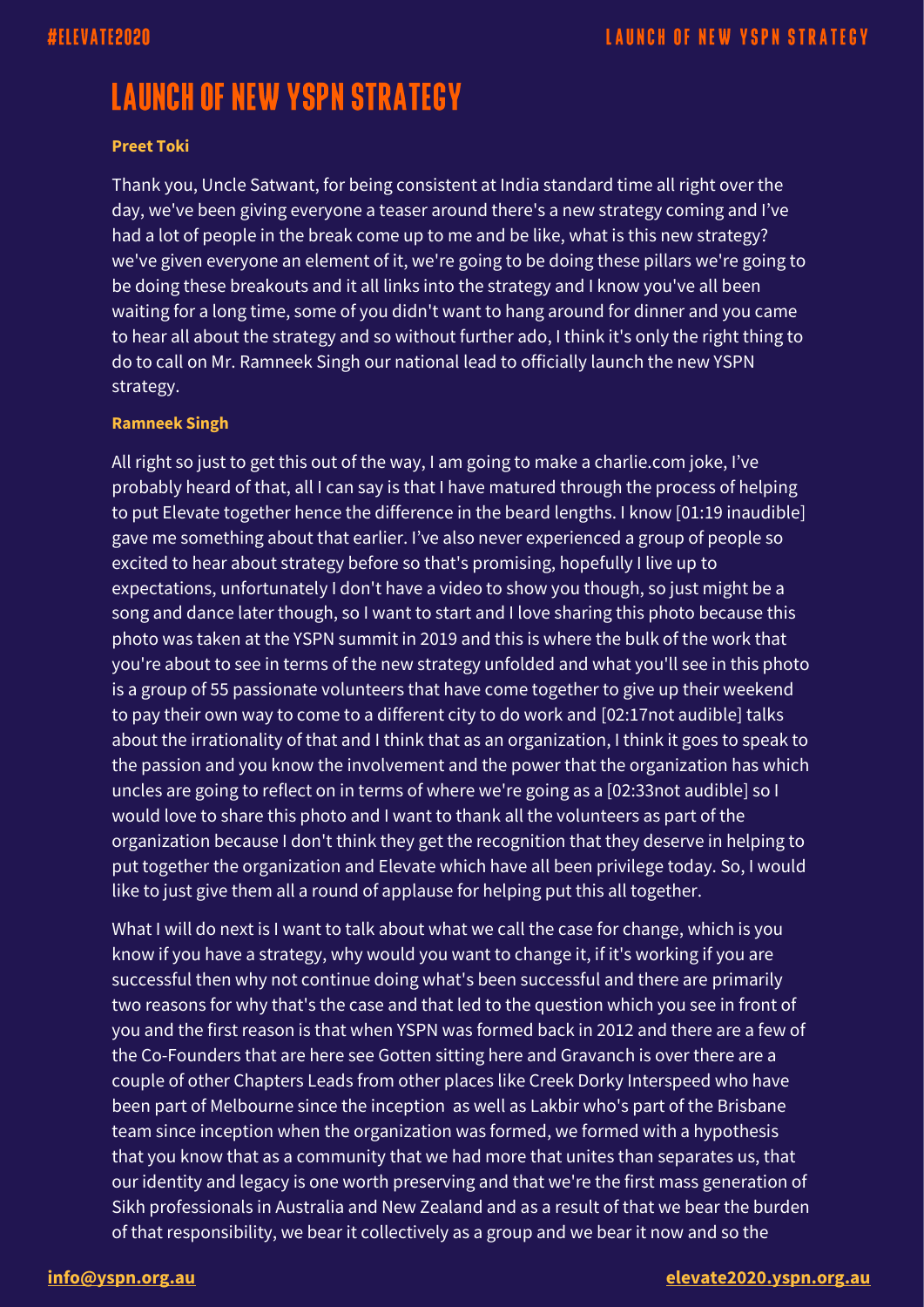## #ELEVATE2020

## **LAUNCH OF NEW YSPN STRATEGY**

implication from that was that we felt that it was incumbent upon us as a group of people to do something to Elevate the community because we found that there was a gap in the ability to connect as a group of people and to help each other succeed.

Now that started in Sydney and then you fast forward two to three years later in 2015 when we held our first summit which was in Sydney and a couple of those people that I mentioned were part of that first summit and the conversation at that time was quite different to where we are now in 2020 the conversation then as I mentioned was around the hypothesis of those four things that I spoke about, and it was about a rapidly growing organization that had expanded to Melbourne and Brisbane and it was about how to align that group of people, to allow the community to connect, and also believe in itself and choose to succeed, so the outcome of that summit was to form the mission statement which you know before now has been to create conditions for young Sikh professionals to succeed and amplify their influence and I think that until that what we had been doing was to deliver on that and we delivered in a very strong way, we had held up to date now, we have held about 100 events over our seven-and-a-half-year history as an organization.

We've mentored over a hundred people since inception, as an organization we've reached in the last year alone three hundred thousand people and I am sorry, I am sure Seksham will be able to verify these numbers but on top of that we've also impacted 4200 people that have come through the doors to our events right and then we can add another 100 to that list from just tonight alone, and so if you look at the metrics and the things that we did we've done to date we'd achieved a lot of things that we had set out to when we established that strategy back in 2015 and one of the things to emerge from last year's Elevate was the economic impact report which I think a few people have spoken about over the course of the day which leads to the second point around the recognition that our broader community is now different to the one that we serve when we started the organization it was primarily to help people like us first generation migrants who were born and brought up here who look like me, who sound like me, who talk like me, who have similar aspirations to me.

It was primarily to serve people that looked like us and so the implications from the economic impact report that we discovered was that there was now a significantly larger group within our community that didn't look like us, that didn't have the opportunities that existed that we have now and that needed the help and support that our parents received back when they migrated here in the early 90s and 2000's and so through that impact report we discovered that, Sikhs are the fastest growing religious minority in Australia that we contribute beyond, we punch above our weight across different metrics in terms of education, as well as economic output, but that there are challenges associated with those things, we're involved in structurally declining industries for example, migrants struggle to deal with their daily life in terms of figuring out some of the things that I talked about in the session earlier, around you know financial inclusion, around integrating with the rest of the community and things like that, so that led us to ask the question, Do we continue to do what we've been doing this entire time? because we've been successful, continue to do exactly what we've done to serve the people that look and sound like us or do we choose to change the organization to make the difficult choice to serve the whole community and that was where we started this conversation around reviewing our strategy and then deciding to make the change that you're I'm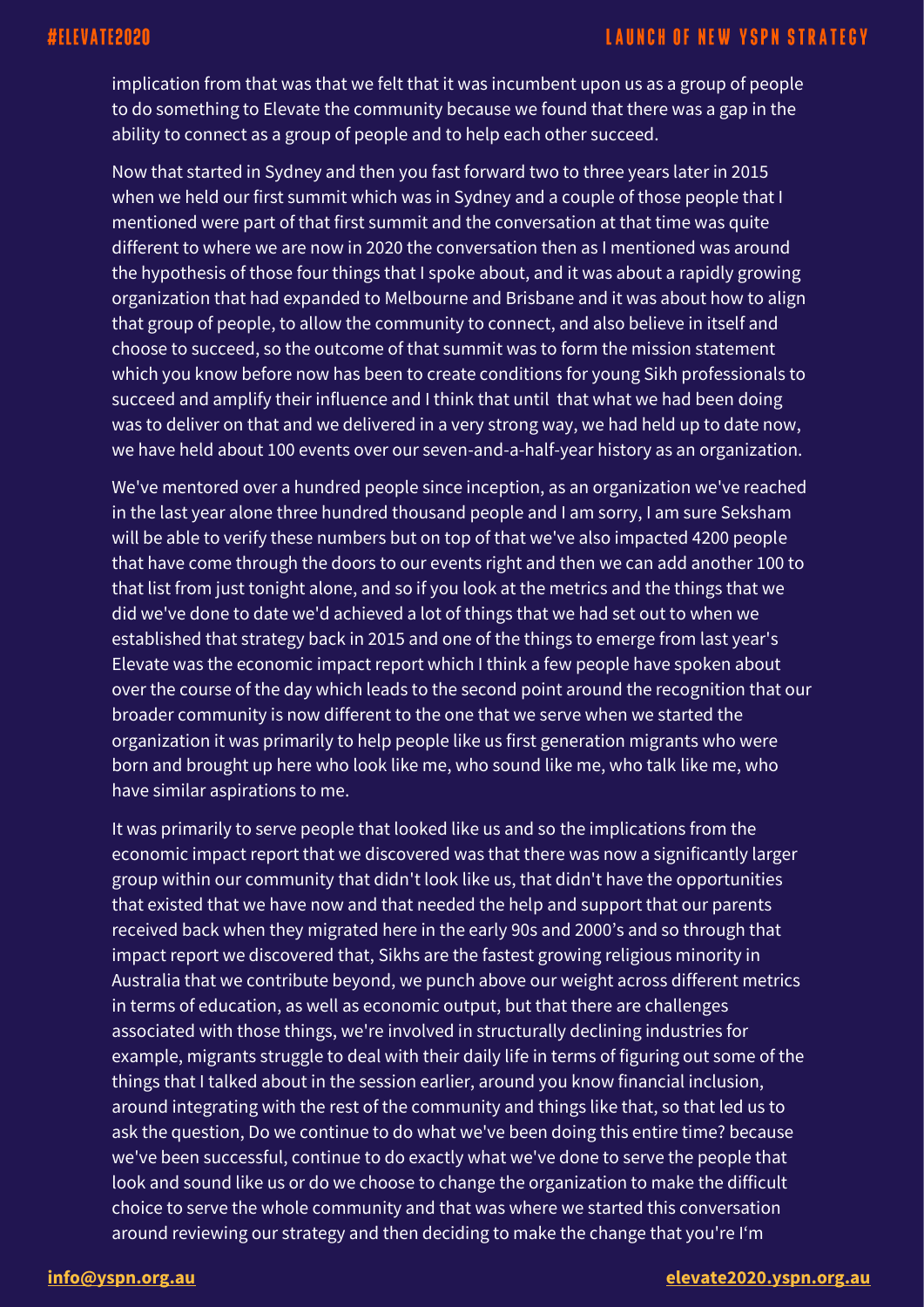about to talk about through the rest of this presentation and so next I just want to talk about, how we did that we used a very collaborative process in order to do that we started with stakeholder interviews across our executive team we held workshops with each of the chapters across Australia, New Zealand to get their inputs into where the strategy should go and we started with this idea that in the not-for-profit space there are primarily two types of organization: number one, there are institutions which irrespective of what happens in the world will continue to exist, things like the Red Cross who donate blood to different people in need, the need for blood for example won't change over time but in an organization like YSPN who exists primarily to solve a problem in this time and space once that problem has been solved the question is that should that organization continue to exist and we set ourselves the ambitious target of asking the question of what the world would look like in five years' time if YSPN no longer needed to exist and we asked our executive team what would we need to do, in order to achieve those things.

So that is where we started with our stakeholder interviews, we gathered those outputs from those conversations and then we took that to our summit workshop which I showed you the photo of earlier in the presentation and we extracted those outputs into four major themes which I will talk about in just a moment, and we got the team to do a process which many of you just went through now in the earlier day with the collaborative ideation session and we got people to workshop different problems that we encounter at a strategic level as an organization and we got them to solve some of those things, and then those have then informed conversations that we have had with experts and eminent Sikhs and other organizations outside of the Sikh community so we haven't been insular and exclusive about this whole process we have tried to reach out to as many people as possible in order to get as many diverse views and opinions in order to make sure that we are making the right choices and so those workshops that I just talked about they told us the following things they told us that, we as a generation, as a community, as an organization, we want to see Sikhs in leadership positions and importantly we also care about their character. It's not good enough that we start to see Sikhs at the ASX 200 csuite level if they choose to get there in ways that tarnish our reputation as a community and as an organization.

So, character and the road to where you are going is important as much as where you get to. We also found that we wanted senior Sikhs to mentor junior Sikhs that we wanted to continue this legacy and tradition of Sewa that started hundreds of years ago informs our culture and our DNA today and means that we continue this cycle of giving back to the younger generation and ensuring the continued success, we talk about wanting to see migrants supported we could have easily chosen as I said at the beginning to continue to serve people that look and sound like us but we actively chose as an organization to help the people that don't have the opportunities and the resources and just the benefits that we had when we were growing up in Australia and New Zealand and ultimately, we said that we want Sikh values to positively influence society and once those things are taken care of then our work will be done.

So, what does that translate to in terms of us as an organization it means that we have transformed our mission statement from what I said earlier, that we create the conditions for young Sikh professionals to succeed and amplify their influence and that we have a new purpose that we want to inspire, develop and motivate Sikh professionals to deliver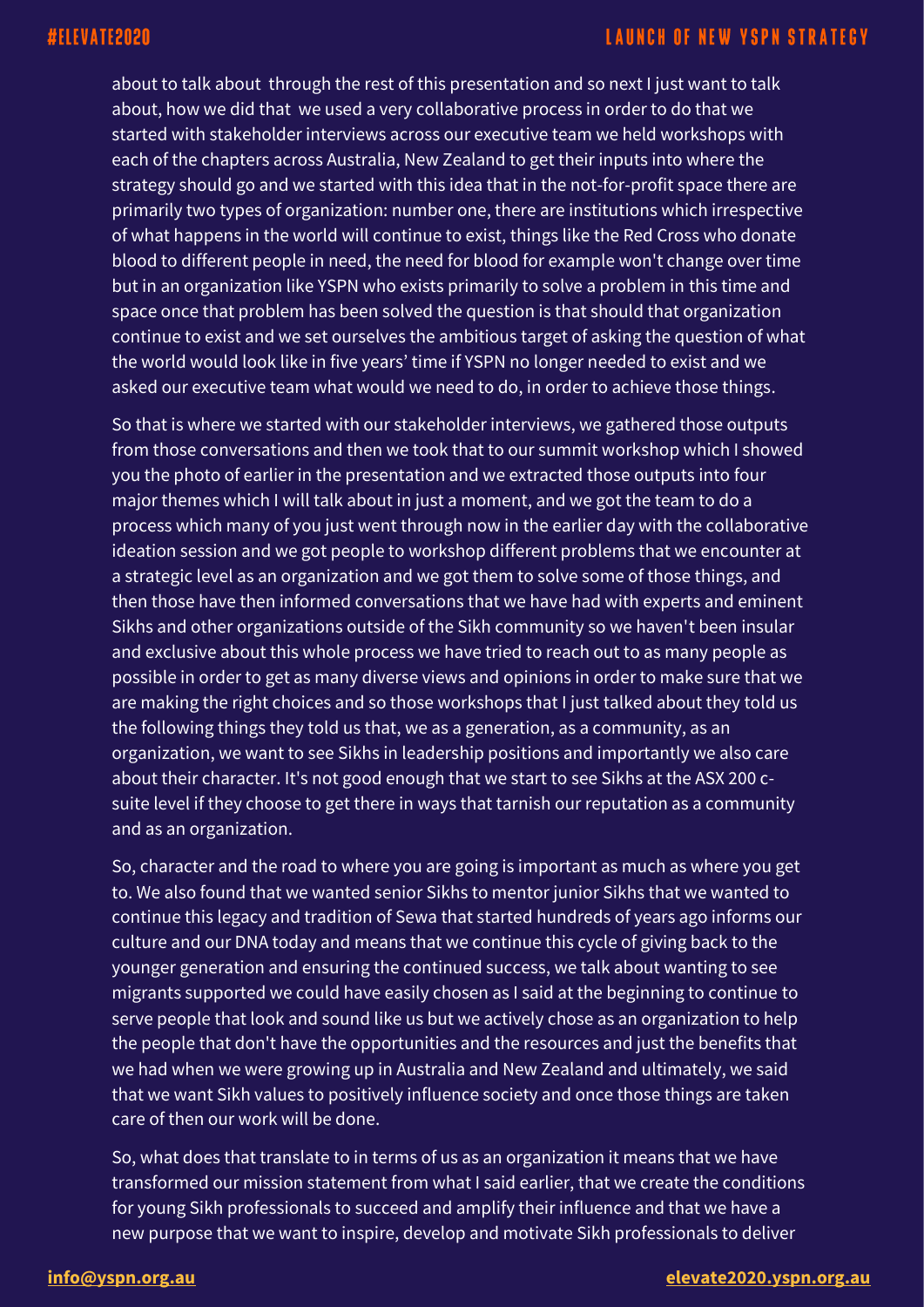meaningful outcomes to the community and you have seen the first step in that in the collaborative ideation session that we have just gone through, those ideas that emerge from there are meaningful impacts to people that need our help and every single person in this room has participated in coming up with those ideas and the names and the financial resources and the time commitments that have been there are all reflections of what I have just spoken about in terms of those meaningful outcomes. So, our new mission statement is that YSPN channel sewa to develop ethical Sikh leaders for a productive and inclusive broader community and I have highlighted several sections in there and I just want to touch on a couple of those ideas to explain that in a little bit more detail to break down what that means. So when we talk about channeling Sewa we mean that there are latent energy and motivation within our community and I am sure all of you feel that today in the sense that you are all here I this room and participating and energized as part of this conversation and contributing we want to harness that energy that we have access to as a community and that desire to give back and we want to put that and take that energy and channel it to the areas that need it the most.

We have talked a lot about migrants, for example they are one group that needs it there are other things that I will talk about in a moment in the presentation around organizations and other communities for example not just the Sikh community that also need our sewa so that is one part of our mission statement, I talked about the development of ethical Sikh leaders so we will be taking a much more proactive approach to the development of Sikh leaders as opposed to the previous perspective which was more around creating conditions we take an active interest to make sure that our cohort of young Sikhs is growing and developing into leadership capabilities which has an underpinning in faith, values and ethics and the important thing here is that we are not going to moralize we are not going to tell you what to believe but we are going to give you the tools and the frameworks to understand and make those decisions for yourselves because I think that conversation around morals and ethics and those kinds of things can often be fraught, so we need to address that sensitively and that is part of what we will do as we deliver on some of these initiatives and lastly for a productive and inclusive broader community and this talks to the idea that we are not simply Sikhs who want to pat ourselves on the back for doing things for you know in social media for having done some Sewa, we want to do this for the benefit of greater mankind and for the rest of the community within which we exist so that we can continue to contribute to all of the communities in the ways that we see across the world in terms of the United States across Canada and the United Kingdom.

So, it is about looking after the people within our community who may face structural challenges and then giving them the perspectives to want to give back not only to ourselves but to other parts of the community as well and so I touched on some of the changes that the mission statement implies and I said at the beginning that we have gone from creating the conditions which was passive elements around the environment that we wanted to do so giving people opportunities to network, developing member capability through mentoring and things like that and we want to take a much more proactive and interventionist approach in the development of those leaders I will talk about what some of those initiatives look like in just a moment.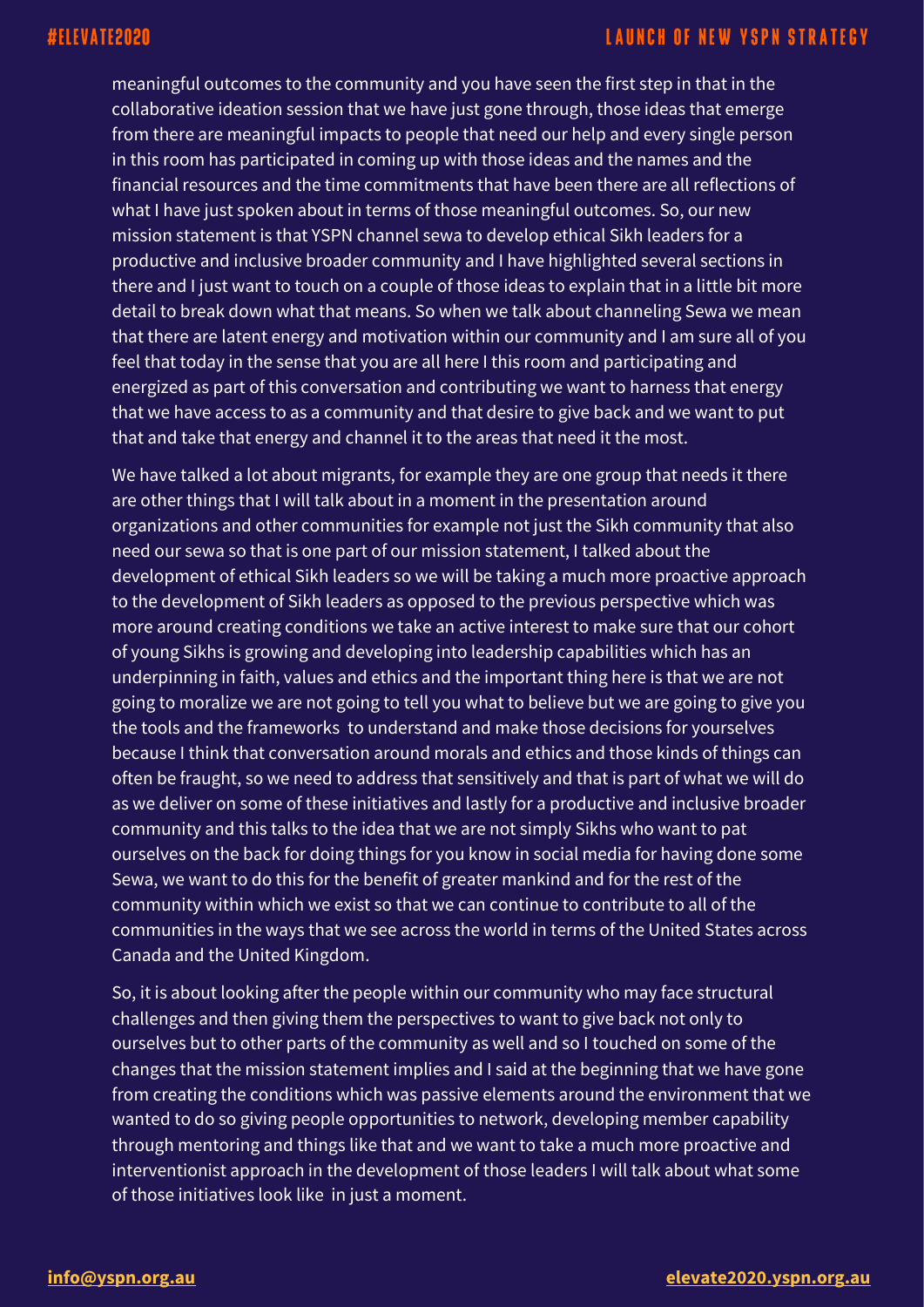We have gone from we have gone from focusing and targeting on just young Sikhs to broadening our mandate to the rest of the community and lastly it is not just about success in a personal economic or commercial sense it is about success in a holistic ethically balanced way and I think that sort of shows you where we have started and where we are going as an organization so what does that mean in terms of what we are going to do this is the fun part and so some of you might recognize some of the ideas from earlier today that we kind of thought about as part of our summit earlier as well, so we have got four new strategic pillars number one, we develop and amplify ethically grounded leaders' number two, we ignite the dormant economic potential of migrant's number three, we enable our community to develop their professional capabilities and network organically, and number four, we coordinate sewa across our community.

What do those things mean? when I talk about the development of an amplification of ethically grounded leaders, I talk about the development of a multi-year accelerated, leadership, fellowship program similar things to what the Jewish community does in New York and Brooklyn and here in New South Wales with whom we have been in contact with about the development of this program with an explicit focus around ethical issues as part of that leadership program, we want to introduce awards and other recognition, for the achievements within our community, and nominate people for things like the queen's birthday honors, the order of Australia medal etc., and make sure that the community and the work that we're doing is getting the requisite recognition that it deserves amongst the mainstream community which today hasn't really been done, and lastly, we are going to continue to develop we're going to continue to deliver the best in class mentoring program which Amadeep Gil has been driving for the past couple of years.

When I talk about igniting the dormant economic potential of migrants we talk about the systemization of the cv check program which we have been delivering in Sydney for the past year and scaling that to across all our chapters in Australia and New Zealand and in fact globally since there is nothing stopping us from being able to help people in other parts of the world, given our technology platforms as well, we talk about delivering a migrant body program which will enable new migrants to be paired with other older migrants that have experience in understanding some of those things and I think Jaibeer actually is, he is part of our executive team who actually joined the YSPN executive off the back of something informal, just like that I remember he reached out to us on social media and he was connected with Preet Oberai our Sydney lead who sat him down and had a conversation about some of the more tacit elements of our culture, and I think that was one of the motivating factors in him wanting to join to give back to other people who have not had that opportunity to have some of those conversations and opportunities and we talk about the distribution of a tacit skills curriculum and when I talk about the enablement of our community to develop their professional capabilities.

What I mean by that is to continue a lot of the things that we do as YSPN already which is the continuity of delivering events, on a per annum basis. So there will be an 'elevate' 2021 and I am sure Jaspreet will probably have something to say about that somewhere, we will continue to host marquee events, we'll continue to host workshops but importantly, here, what we also want to do is give people opportunities to take control of their development and the way that we want to do that is by giving them spaces on places like LinkedIn or places like Facebook or even WhatsApp chats and areas where people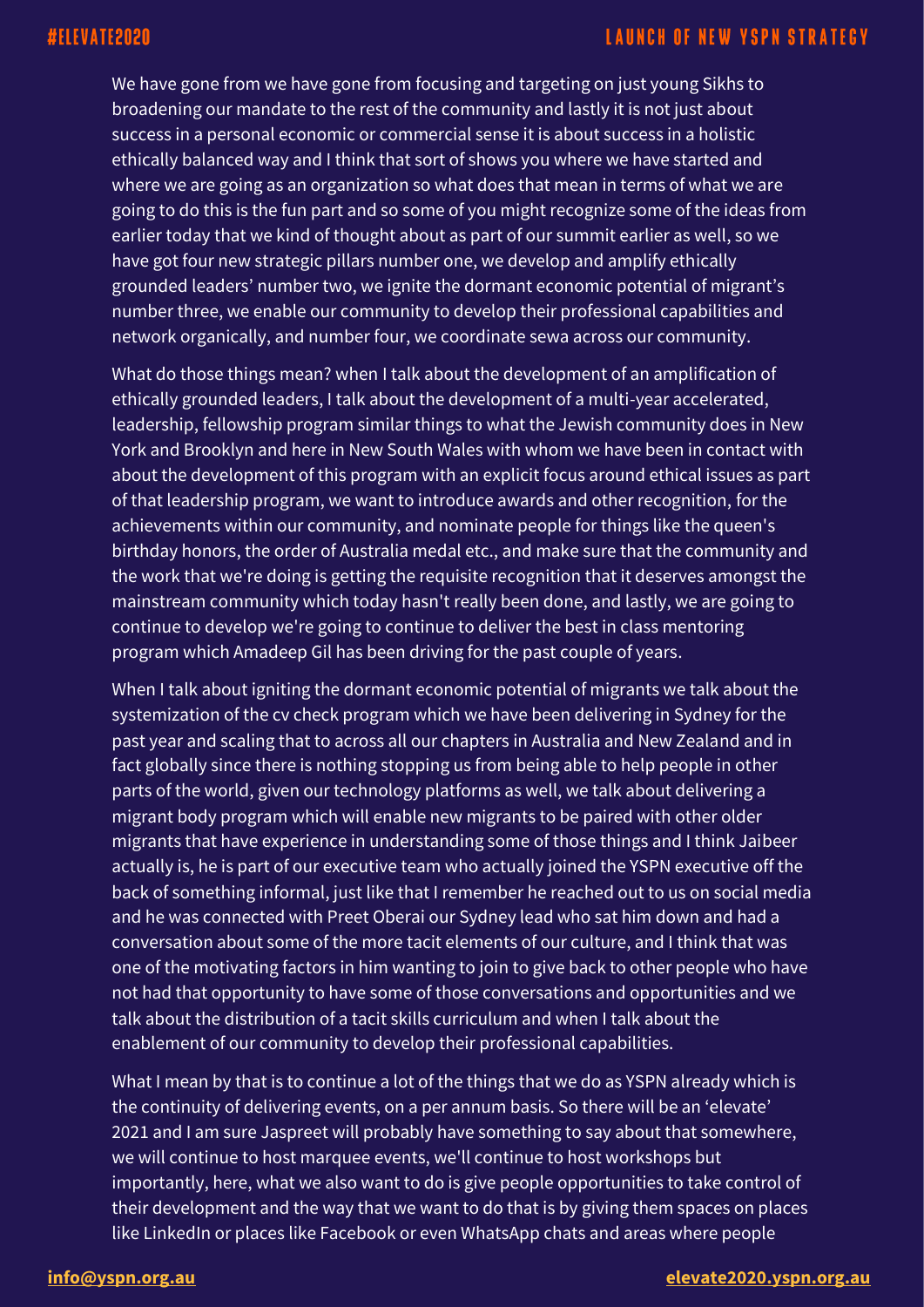want to engage with one another and allow them to develop their skills, and drive their development journey and we want to do that by applying our skills in the development of these technology platforms and curating spaces facilitating conversations and making sure that they remain within the bounds of what is acceptable and what is not, and lastly one of the interesting ideas we talked about was licensing our ability and intellectual property around delivering events in something like a YSPN X or like a TEDx format as well and lastly we talk about the coordination of sewa across the community many of you talked about some of these ideas through the earlier session and one the keyway that we want to deliver on this is through delivering a project management framework that coordinates between the volunteers who have time energy and resources to give and organizations that can use some of the support that we have access to.

So, if I think about many of the people that reach out to us during places conversations like Elevate many people have very specific skills that they would like to give back to the community, but they do not have the time and ability to contribute to YSPN as an organization, but it does not mean that there are no other places within the community for organizations like the Herman Foundation or Sikh Youth Australia or Sikh to Give for example that could not benefit from people's motivation to do those things and their resources and so I am going to pause here and kind of wrap up the strategy component of the launch and I am going to take a slightly different track which is in relation to some of the organizational changes which are emerging as a result of this restructure and what I would like to do is I would like to really take this opportunity to thank a group of people who have agreed to donate their time and effort and energy and resources to help YSPN as an organization move to the next level and so I would like to introduce our brand-new advisory board, who have all agreed to help YSPN move to the next stage of its development journey and many of those people are here in the room, so if you do see them please congratulate them.

I want to thank you all for agreeing and accepting to be part of the YSPN advisory board and I am looking forward to working with all of you in helping our community deliver sewa in a meaningful way across the community and Australia New Zealand and hopefully the world.

### Thank you!

Now, just before I finish up, there are two other people that I would like to thank and I know Jasdeep is going to hate me for this because he always mentions it when I see him [22:00 inaudible] I would like you to come up to the front please, come on up and the other person I would like to invite is Preet Toki as well, a bit of background for everybody firstly thank you very much.

Congratulations on delivering Elevate, you too well done. You look shocked, believe it is all true, both of these guys have worked tirelessly over the previous six months to put together the program that we have had today, is has been extremely humbling to see the effort and commitment that both these guys have put into delivering the event that you see before you today there is a significantly larger team that is also behind the scenes and I talked about the volunteer organization, the 55 executives that have been part of the organization but these two in particular with Preet on the ground here working with the venues, working with suppliers, working with organizations and just the who is turned up I